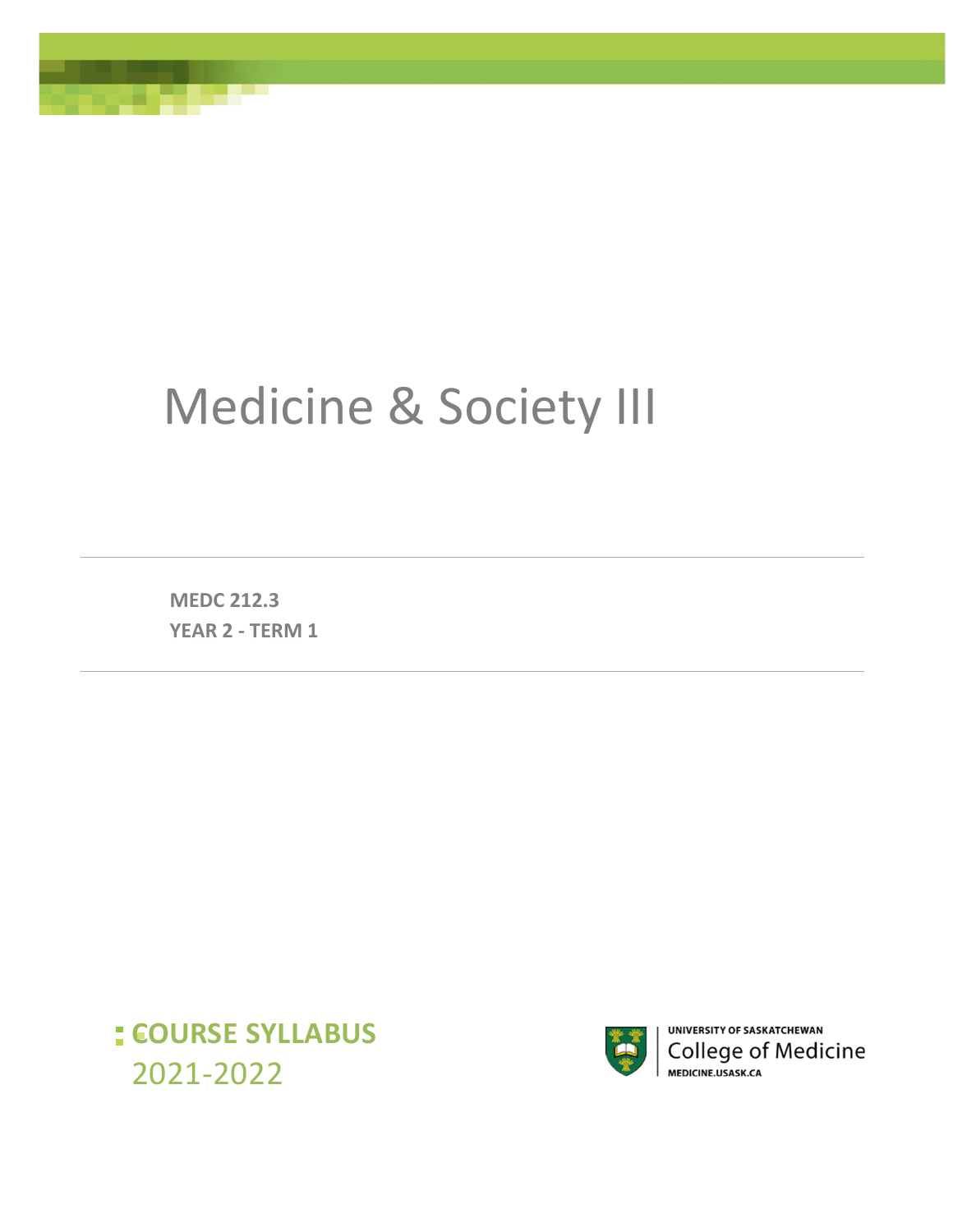*As we gather here today, we acknowledge we are on Treaty Six Territory and the Homeland of the Métis. We pay our respect to the First Nation and Métis ancestors of this place and reaffirm our relationship with one another. We recognize that in the course of your studies you will spend time learning in other traditional territories and Métis homelands. We wish you safe, productive, and respectful encounters in these places.*

# **Medicine and Society III: Meeting Patient Needs through the Health Care System**

*The Covid-19 pandemic has caused significant changes to delivery of medical curriculum. We are planning to include in-person educational experiences, where possible, during the 2021-22 Fall Term. However, due to pandemic circumstances the College of Medicine undergraduate education program may need to:* 

- *Modify curriculum content delivery outside of usual procedures and at short notice.*
- *Modify Course assessments which may need to be changed to a different format, or to have different weighting from that outlined in the syllabus.*

*As information becomes available, we will provide updates to students on any changes relating to content originally outlined in the syllabus.* 

**If you are on campus at any time, ensure you know what is required and expected of you:** One of the critical lessons learned in dealing with COVID-19 is knowing that situations can change and we must be flexible and ready to adjust our safety protocols. Instead of listing all of the relevant information in your course outline, the university has created [a webpage w](https://covid19.usask.ca/students.php#Oncampusessentials)here all up-to-date information around returning to campus is listed. You are responsible for regularly checking the health and safety guidelines

<https://covid19.usask.ca/about/safety.php#Expectations>and knowing what is expected of you throughout the fall term. The College of Medicine has specific COVID protocols that are also important for you to be aware of and follow on the [College of Medicine website.](https://medicine.usask.ca/students/covid19.php)

## **COURSE DESCRIPTION**

MEDC 212.3 *Meeting Patient Needs through the Health Care System* is the third of four courses in the Medicine and Society series (following *Introduction to Medicine and Society, Public Health and Community Medicine,* and followed by *Physician Leadership Roles*). Topics will include the structure and function of Canada's Health Care System (HCS), health care reform, Medicine and Law Inter-professional Experience, quality improvement and patient safety, and physician organizations. This course explores the HCS context for meeting patient and societal health care needs.

Medicine & Society III also includes the following modules as part of this course: (1) Community & Workplace Centered Learning Experiences (CWCLE), (2) Arts & Humanities, and (3) IHI Quality Improvement and Patient Safety online modules. In addition, there is a Medicine-Law Interprofessional Experience. Please refer to pages 6-10 of the syllabus for further descriptions and information about each module.

Completion of this course will contribute to attaining elements of the overall undergraduate program objectives [\(Program Learning Objectives\).](https://medicine.usask.ca/students/undergraduate/curriculum-schedules-objectives.php)

## **OVERALL COURSE OBJECTIVES**

By the completion of Medicine and Society III course, students will be able to:

- 1. Describe the basis, structure, function and financing of health care in Canada.
- 2. Discuss the role of community, social services and advocacy organizations in health care.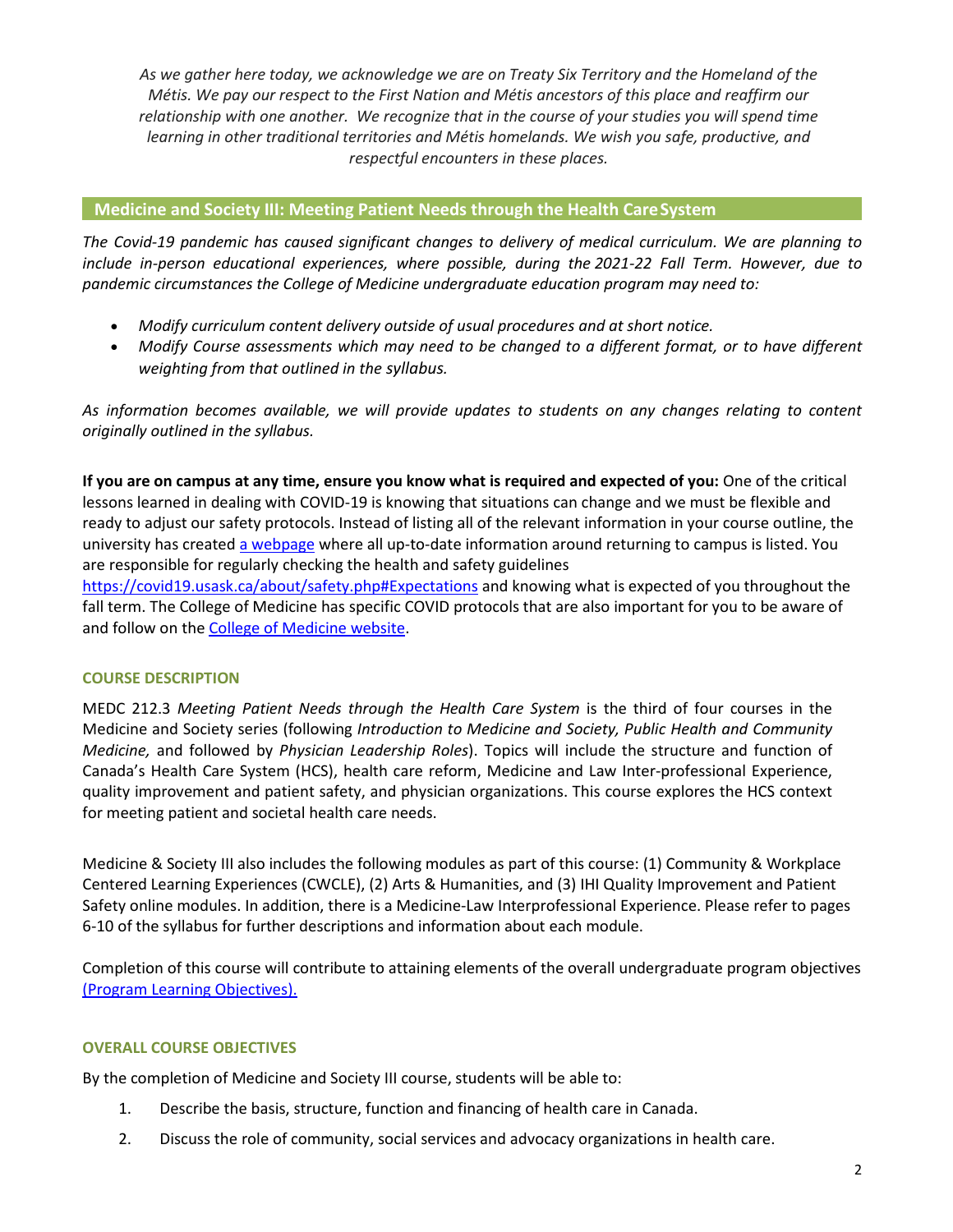- 3. Apply principles of quality improvement/quality assurance/patient safety using a variety of approaches.
- 4. Discuss challenges for specific populations including indigenous peoples within the Canadian Health Care System.
- 5. Describe principles and applications of health resource stewardship.
- 6. Discuss current ethical, regulatory and legal aspects of health care.
- 7. Explain the relationships between physicians, their organizations, the health care system and society.
- 8. Express meaning of medical experiences metaphorically through discussion and representation.
- 9. Describe the role of community-based agencies and employers in addressing the social determinants of health.

Information on literal descriptors for grading in the College of Medicine at the University of Saskatchewan can be found in the [Pre-Clerkship Student Information Guide](https://medicine.usask.ca/documents/ugme/syllabi/student-guide-to-pre-clerkship.pdf) – Student Assessment Section

More information on the Academic Courses Policy on course delivery, examinations and assessment of student learning can be found at:<http://policies.usask.ca/policies/academic-affairs/academic-courses.php>NOTE: The College of Medicine a specific policies and procedures for course delivery, exams and assessment that can found on th[e Policies, Procedures and Forms p](https://medicine.usask.ca/students/undergraduate/policies.php)age of the College of Medicine website.

The University of Saskatchewan Learning Charter is intended to define aspirations about the learning experience that the University aims to provide, and the roles to be played in realizing these aspirations by students, instructors and the institution. A copy of the Learning Charter can be found at: [www.usask.ca/university\\_secretary/LearningCharter.pdf](http://www.usask.ca/university_secretary/LearningCharter.pdf)

# **COURSE CONTACTS**

Course Director: Dr. John Gjevre [– john.gjevre@usask.ca](mailto:john.gjevre@usask.ca) – (306) 844-1139 (Saskatoon)

Chair, Medicine and Society Courses: Dr. Juan-Nicolas Pena-Sanchez – [juan-nicolas.ps@usask.ca](mailto:juan-nicholas@usask.ca) – (306) 966-5727

Pre-Clerkship Administrative Coordinator (Saskatoon): Sonja MacDonald [– sonja.macdonald@usask.ca–](mailto:daniele.mcdonald@usask.ca) (306)

966-5354

Administrative Coordinator (Regina): Kathryn Cooper – [kathryn.Cooper@saskhealthauthority.ca](mailto:kathryn.Cooper@saskhealthauthority.ca) – (306) 766-0556

## **COURSE SCHEDULE**

**There are blocks of Medicine and Society MEDC 212 scheduled throughout Term 1. Please refer to One45 for days and times of classes. Note that release time is provided within the schedule to support experiential learning components**. To accommodate additional learning opportunities and scheduling challenges, please be aware that class for MEDC 212 is not held every week. Please check One45 **DAILY** throughout the term for the most current schedule information. The latest a change can be made to a session (unless it is a true emergency) is 48 hours in advance of the scheduled sessions. If changes are made to a session which has already been scheduled in One45, affected students will be notified directly via email by the undergraduate administrators.

All learning objectives (course, module, and session) can be accessed on the College of Medicine/Curriculum website under the appropriate year and course. A print version is also available. Please access the link below for the most current objectives.

[https://share.usask.ca/medicine/One45/kbase/Curriculum.aspx](https://share.usask.ca/medicine/one45/kbase/Curriculum.aspx)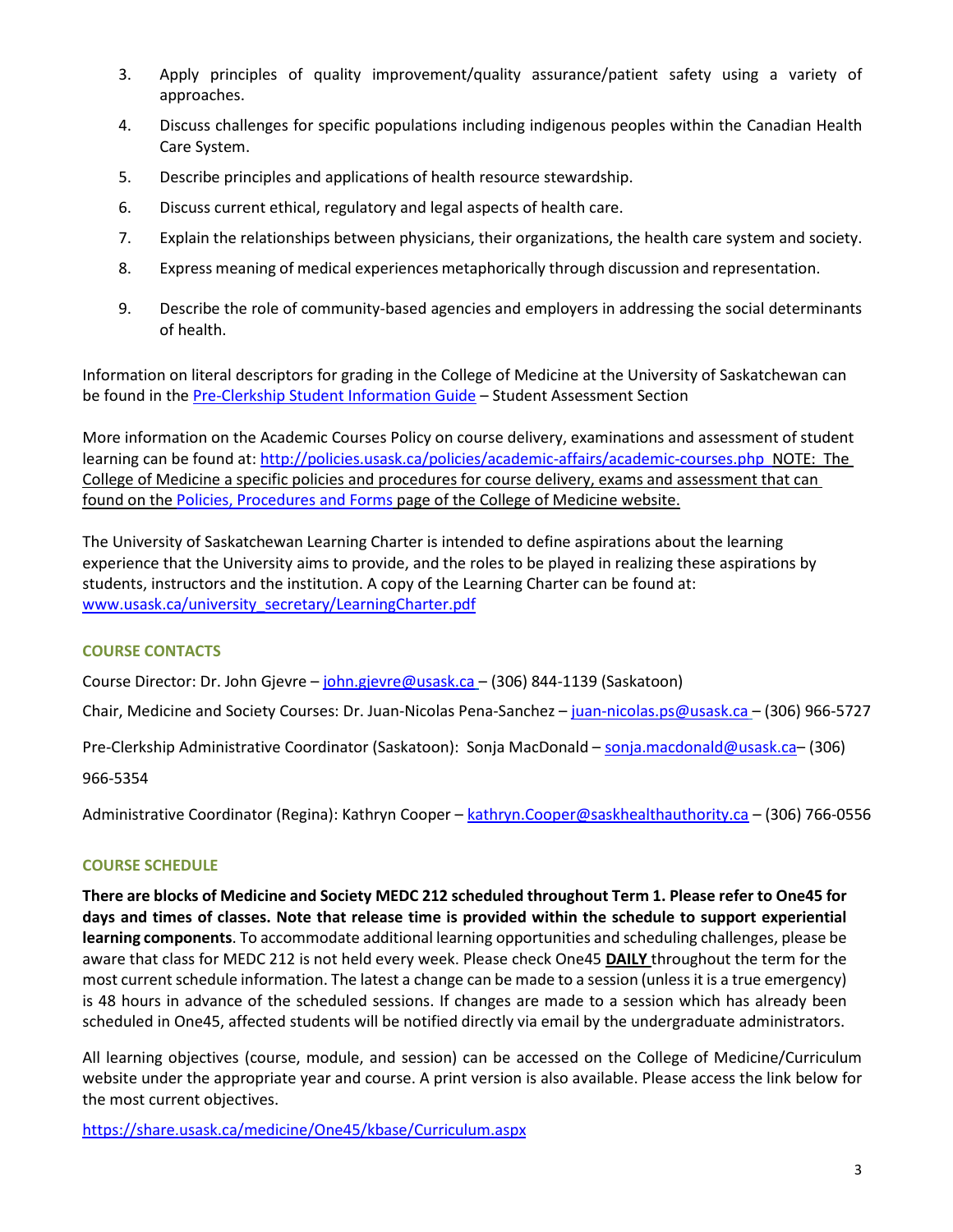#### **INDEPENDENT LEARNING**

Some sessions may be based on the "flipped" classroom model where pertinent preparation has been assigned. It is very important that students come to class prepared. Often discussions will be based on the pre-assigned material, and deeper understanding of the in-class sessions is facilitated through this forwardloaded homework.

#### **COURSE DELIVERY**

The course will be delivered through a series of large and small group discussions and projects. In addition, there may be site visits and community service - learning experiences to enhance the students' understanding of the health care system and patient needs. Course materials will be posted to One45. Assignments will be submitted to Canvas.

#### **COURSE RESOURCES**

**The following textbooks are resources, but not required. Copies are available for review in the library:** 

- 1. Health Systems in Transition: Canada (2<sup>nd</sup> ed., 2013) by Marchildon, G (available on-line [http://www.euro.who.int/\\_\\_data/assets/pdf\\_file/0011/181955/e96759.pdf\)](https://webmail.rqhealth.ca/owa/redir.aspx?C=8ObKhTmt9nesfxE-f5XmbBLp08SQURCwE4A92DlluTj1WRoNh4vVCA..&URL=http%3a%2f%2fwww.euro.who.int%2f__data%2fassets%2fpdf_file%2f0011%2f181955%2fe96759.pdf)
- 2. Matters of Life and Death: Public Health Issues in Canada (2017) by Picard, A
- 3. Health, Illness, and Medicine in Canada (2016) by Clarke, J
- 4. Understanding Health Policy: A Clinical Approach ( $7<sup>th</sup>$  ed., 2016) by Bodenheimer, T

Textbooks are available for purchase at the University of Saskatchewan Bookstore: [www.usask.ca/consumer\\_services/bookstore/textbooks](http://www.usask.ca/consumer_services/bookstore/textbooks)

#### **Additional resources include the following on-line documents:**

The Public Health Primer <https://phprimer.afmc.ca/en/>

Canadian Institute for Health Information: Health Care in Canada—a focus on seniors and aging https://secure.cihi.ca/free\_products/HCIC\_2011\_seniors\_report\_en.pdf

Canadian Medical Association: The state of seniors health care in Canada [https://www.cma.ca/sites/default/files/2018-11/the-state-of-seniors-health](https://www.cma.ca/sites/default/files/2018-11/the-state-of-seniors-health-care-in-canada-september-2016.pdf)[care-in-canada-september-2016.pdf](https://www.cma.ca/sites/default/files/2018-11/the-state-of-seniors-health-care-in-canada-september-2016.pdf) 

Canadian Foundation for HealthCare Improvement: Better with age—health systems planning for the aging population

[https://www.cfhi-fcass.ca/PublicationsAndResources/article/11-07-](https://www.cfhi-fcass.ca/PublicationsAndResources/article/11-07-26/b973ebc3-706a-4c3d-b9d5-6c40c616c25c.aspx) [26/b973ebc3-706a-4c3d-b9d5-6c40c616c25c.aspx](https://www.cfhi-fcass.ca/PublicationsAndResources/article/11-07-26/b973ebc3-706a-4c3d-b9d5-6c40c616c25c.aspx) https://www.cfhifcass.ca/PublicationsAndResources/article/11-07-26/b973ebc3-706a-4c3db9d5-6c40c616c25c.aspx

 **Presentations and supplemental materials/resources for reading and viewing will be posted to One45**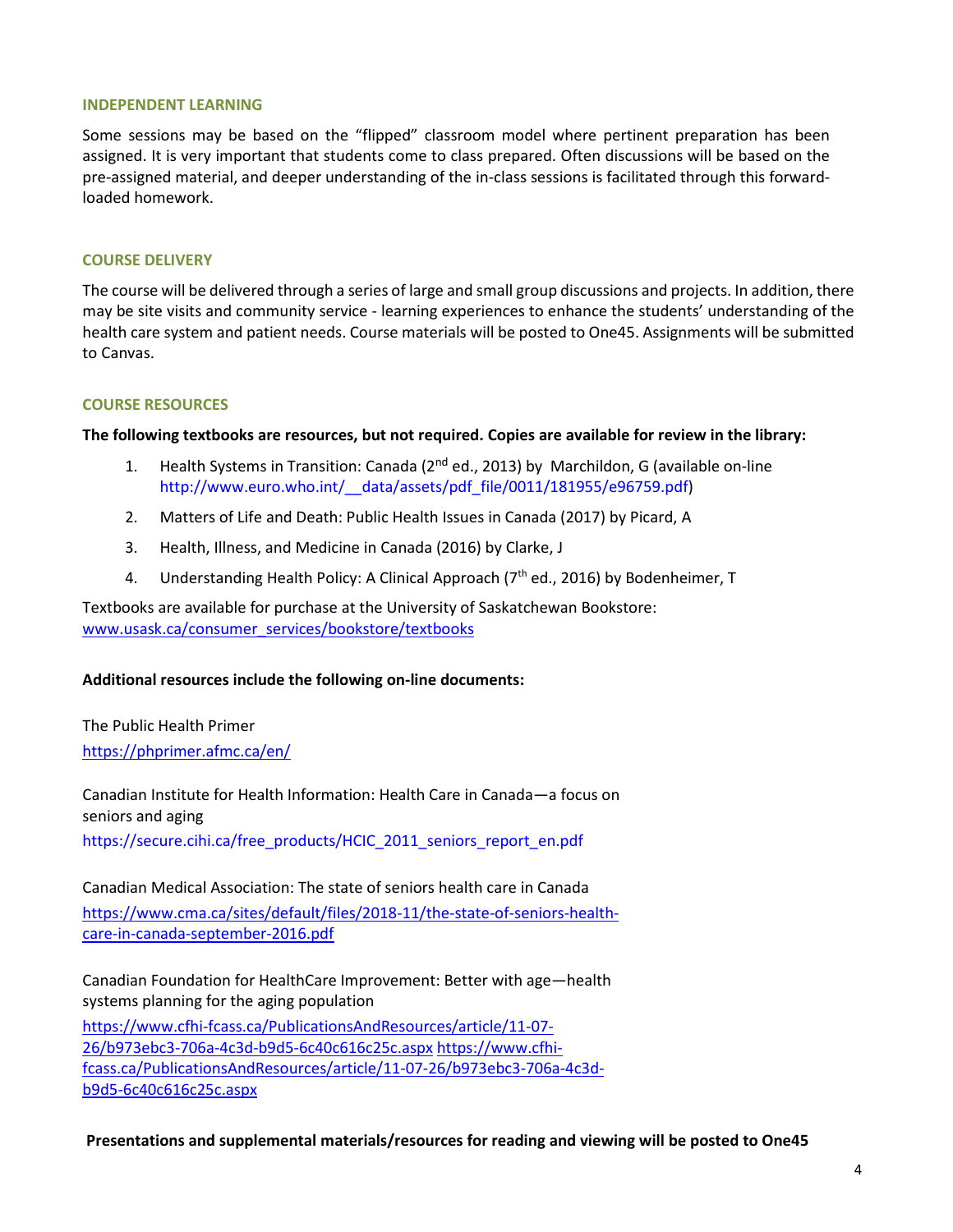#### **ASSESSMENT OVERVIEW**

| <b>Assessment</b>                                                                                                   | <b>Course Value</b> | <b>Due Date: Indicated Below</b><br><b>Due Time: 23:59</b>  |
|---------------------------------------------------------------------------------------------------------------------|---------------------|-------------------------------------------------------------|
|                                                                                                                     |                     |                                                             |
| QI Proposal (Team-Based)                                                                                            | 15%                 | September 29, 2021                                          |
| Health Care Programs Assignment (Individual Short Paper)                                                            | 15%                 | October 6, 2021                                             |
| Health Advocacy Assignment (Individual Short Paper)                                                                 | 15%                 | October 26, 2021                                            |
| Community and Work Centered Learning Experience<br>(CWCLE) module<br>Assessment 1: Select a placement and formulate | Completion          | August 30, 2021                                             |
| placement learning objective                                                                                        |                     |                                                             |
| Assessment 2: Defining Module Assignment                                                                            | 5%                  | November 15, 2021                                           |
| Assessment 3: Attendance Sheet                                                                                      | Completion          | November 15, 2021                                           |
| Arts and Humanities (A&H) module                                                                                    | 5%                  | One week following the group's<br>final session of the term |
| IHI online modules (6 total)                                                                                        | Completion          | November 24, 2021                                           |
| Medicine-Law Interprofessional Experience                                                                           | Attend              |                                                             |
| This applies to students participating in this                                                                      |                     |                                                             |
| activity in term one. Students participating in this                                                                |                     |                                                             |
| activity in term two will have the assessment                                                                       |                     |                                                             |
| count towards that term.                                                                                            |                     |                                                             |
| <b>Final Exam</b>                                                                                                   | 45%                 | December 1, 2021                                            |
| <b>TOTAL</b>                                                                                                        | 100%                |                                                             |

#### **COURSE ASSESSMENT**

**Assignments will be returned with detailed comments, feedback, and suggestions. Where applicable, rubrics for all assignments will be posted on One45 for the relevant session. For those assignments submitted via Canvas they are also posted in Canvas. In the event of a discrepancy between the two versions, that posted on Canvas shall be taken to be correct.** 

In addition to the assessments described on the next page, please see specific module sections for corresponding module assignments/assessments.

#### **QI Proposal (Team-Based)**

- Value: 15% of Final Grade
- Description: Given a clinical situation, students, working in teams, will prepare a QI proposal that meets the requirements of the rubric will be graded according to the rubric provided and present their team's proposal to other students and faculty. The group assignments and scenarios will be distributed early in the term. A copy of the presentation is to be submitted to Canvas. Presentation & proposal will be graded according to the rubric provided. Team QI proposals will be presented in class. *For due date(s) see Assessment Table above.*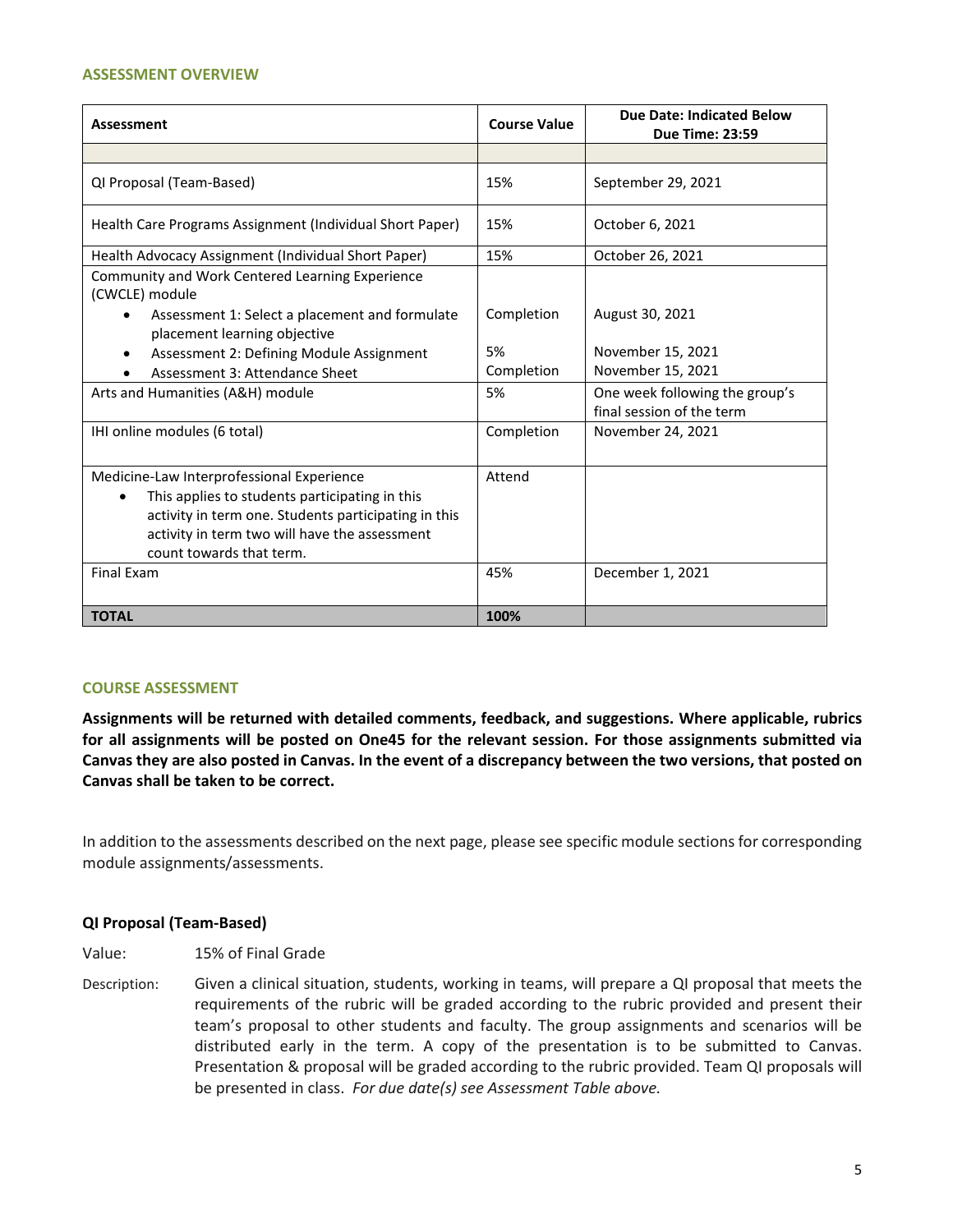## **Health Care Programs** *Assignment* **(Individual Short Paper)**

- Value: 15% of Final Grade
- Description: There are a number of groups in Canada that have challenges for healthcare access and delivery. For example, there are concerns with healthcare provision in seniors, homeless, rural/remote, Indigenous, immigrants, and many other groups. Given a particular group's unique issues and challenges, discuss their significance and impact on the existing health care system. Describe innovative health care and health care system solutions for care. Students may discuss issues broadly or may choose to focus on particular sub-groups. Students will prepare a short (1000 words approximately) essay that will be graded according to the rubric provided.

*For due date(s) see Assessment Table above.*

#### **Health Care Advocacy** *Assignment* **(Individual Short Paper)**

- Value: 15% of Final Grade
- Description: Students will independently prepare a short (1000 words approximately) essay recognizing and exploring a potential or existing issue and how to be an effective health advocate to improve the issue. The student will recognize ethical concerns, develop a strategy/solution, and note limitations or roadblocks to the process. Essays will graded according to the rubric provided. *For due date(s) see Assessment Table above.*

#### **Community and Work Centered Learning Experience Assignment**

- Value: 5% of Final Grade
- Description: Please see description in module information below. *For due date(s) please see Assessment Table above.*

## **Arts and Humanities Assignment**

- Value: 5% of Final Grade
- Description: Please see description in module information below. *For due date(s) please see Assessment Table above.*

#### **Final Exam**

Value: 45% of Final Grade

Description: Written essays, details will be provided. *Please refer to the Assessment Table above for the scheduled date for the Final Examination.*

#### **EXAM PROCTORING**

Due to pandemic related circumstances, examinations during this course may be delivered remotely. In that event, proctoring software or other remote invigilation methods will be employed concurrently during the examination to ensure academic integrity of the assessment.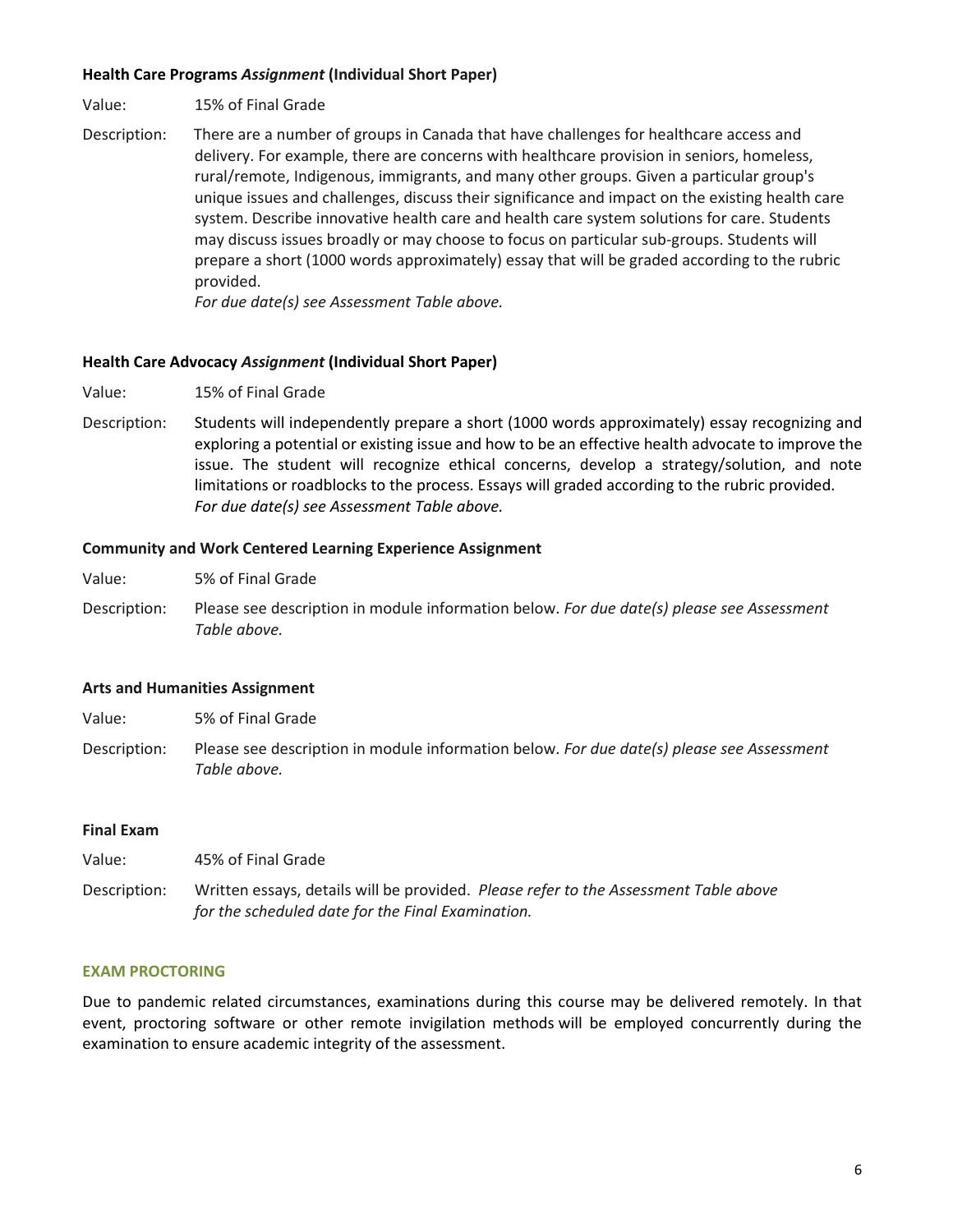#### **MIDTERM AND FINAL EXAMINATION SCHEDULING**

Midterm and final examinations must be written on the date scheduled.

Students should avoid making prior travel, employment, or other commitments for in-term exams and final exams. If a student is unable to write an exam through no fault of their own for medical or other valid reasons, they should refer to the College of Medicine [Deferred Exam policy and procedure.](https://medicine.usask.ca/policies/deferred-exams.php)

## **RUBRICS**

Where applicable, rubrics for all assignments will be posted on One45 for the relevant session. For those assignments submitted via Canvas they are also posted in Canvas. In the event of a discrepancy between the two versions, that posted on Canvas shall be taken to be correct.

## **COURSE POLICY FOR SUCCESSFUL COMPLETION & REMEDIATION**

For successful course completion for the purposes of promotion, students will obtain a cumulative mark of at least 70% on the Arts and Humanities Module, Health Advocacy short paper, QI Proposal, CWCLE, and the Health Care Programs short paper, as well as achieve a mark of at least 70% on the final exam. Students are expected to complete all assignments and course components, meeting all requirements of the CWCLE, IHI QI and PS Modules, and Medicine-Law Interprofessional Experience (if applicable). Students not promoted as a result of being unsuccessful in the course will receive a grade of 'F' on their transcripts.

## **REMEDIATION AND COURSE FAILURE**

If a student fails either the combined average of all the course assignments or the final examination, a maximum of one remediation, followed by a supplemental assessment will be provided. Failure of a supplemental assessment will result in a course failure.

If a student fails both the combined average of all the course assignments and the final examination, this will be considered a course failure and remediation will not be offered.

Students who are eligible for remediation will be required to meet with the Course Director and/or Course Chair and Academic Support Team to identify areas of weakness and develop a structured remediation and learning plan, and to complete a supplemental assessment. After the final examination period, the implications of failing to successfully complete course components will be adjudicated at the Year 2, Term 1 Promotions Committee and a final decision to grant remediation/supplemental work will be determined by the Student Academic Management Committee.

## **ATTENDANCE EXPECTATIONS**

Se[e Student Information Guide](http://medicine.usask.ca/students/undergraduate/curriculum-schedules-objectives.php) for MD Program Attendance and Absence policy.

As per the Attendance Policy, all small group sessions are mandatory for attendance.

Students who miss a mandatory session without prior approval or following appropriate notification steps in the event of illness (see Attendance Policy) will be assigned a mark of zero for any assessments within that session, and should anticipate a meeting to discuss professionalism.

## **COURSE EVALUATION AND QUALITY IMPROVEMENT**

The following changes reflect course quality review recommendations and student feedback:

1. Assessment structure has been modified. Instead of a multiple choice midterm examination, students have opportunity through assignments to apply concepts towards real-world health care related issues.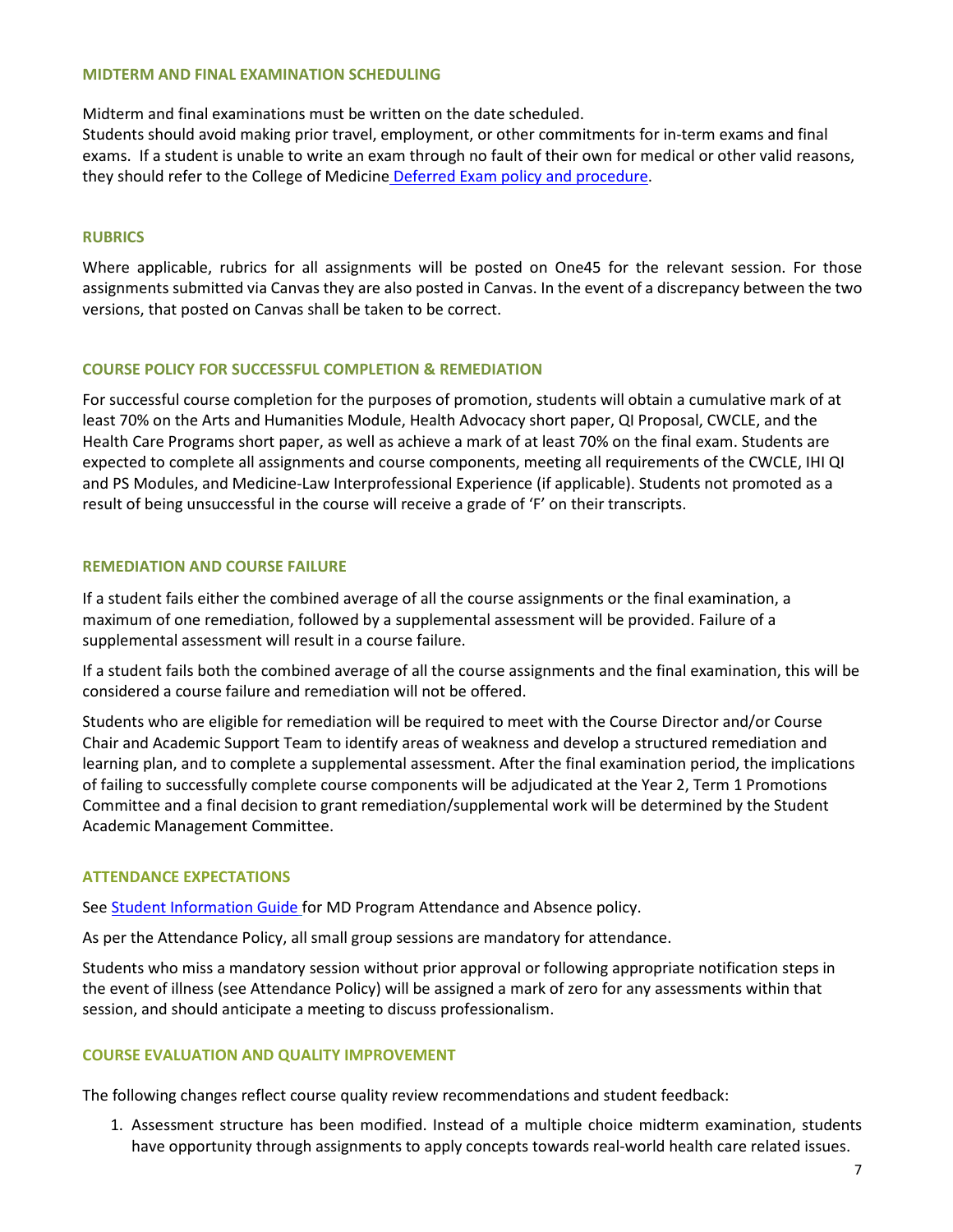- 2. Further development of additional case-based scenarios to help illustrate important course topics.
- 3. Reinforcement of health care delivery aspects to selected groups such as Indigenous peoples, immigrant populations, senior care, and rural/remote populations.
- 4. Qualitative research component of the research vertical theme has been restructured to include critical appraisal activities. Have consolidated the Qualitative Research module to term 2.
- 5. Protected curriculum time is provided to complete QI and PS online modules which are now consolidated in Medicine & Society III.
- 6. Curriculum time is allocated to complete the minimum number of CWCLE community hours. Please note that community hours may need to be scheduled in different dates depending on the community agency selected by the student.
- 7. Based on students' and community agency representatives' feedback, the CWCLE module is planned and developed in collaboration with community agency representatives.

# **IMPORTANT GUIDELINES FOR THIS TRANSITION TERM**

During this transition term it is important that we undertake in-person elements of this class safely. In order to do this the university has developed a set of expectations and safety protocols that all students must adhere to if they are to engage in in-person activity.

# **Throughout the term:**

- **Protect the pack:** Right now, the impact of student choices and activities when not on campus cannot be separated from time spent on campus. In order to "protect the pack", the university is asking all students who are doing in-person work to be mindful and do whatever possible to lower the risk that you will contract COVID-19 and bring it onto campus.
- **Know what is required and expected of you:** One of the critical lessons learned in dealing with COVID-19 is knowing that situations can change and we must be flexible and ready to adjust our safety protocols. Instead of listing all of the relevant information in your course outline, the university has create[d a webpage](https://covid19.usask.ca/students.php#Oncampusessentials) where all up-to-date information around returning to campus is listed. **You are responsible** for **regularly** checking the health and safety guidelines <https://covid19.usask.ca/about/safety.php#Expectations>and knowing what is expected of you throughout the fall term.
- **Follow all guidance:** Students are expected to follow all guidance provided by the University's Pandemic Recovery/Response Team (PRT), College/Department, professors, lab instructors, TAs, and any other staff member involved in the in-person academic program activities (e.g., Protective Services, Safety Resources).
- **Key channels of communication**: If there is a need for the class to pause meeting in-person for a period of time you will be notified. If this occurs, you will be provided with detailed information on what you will need to do in place of the in-person class sessions (e.g., read content posted in Canvas, complete learning activities in Canvas).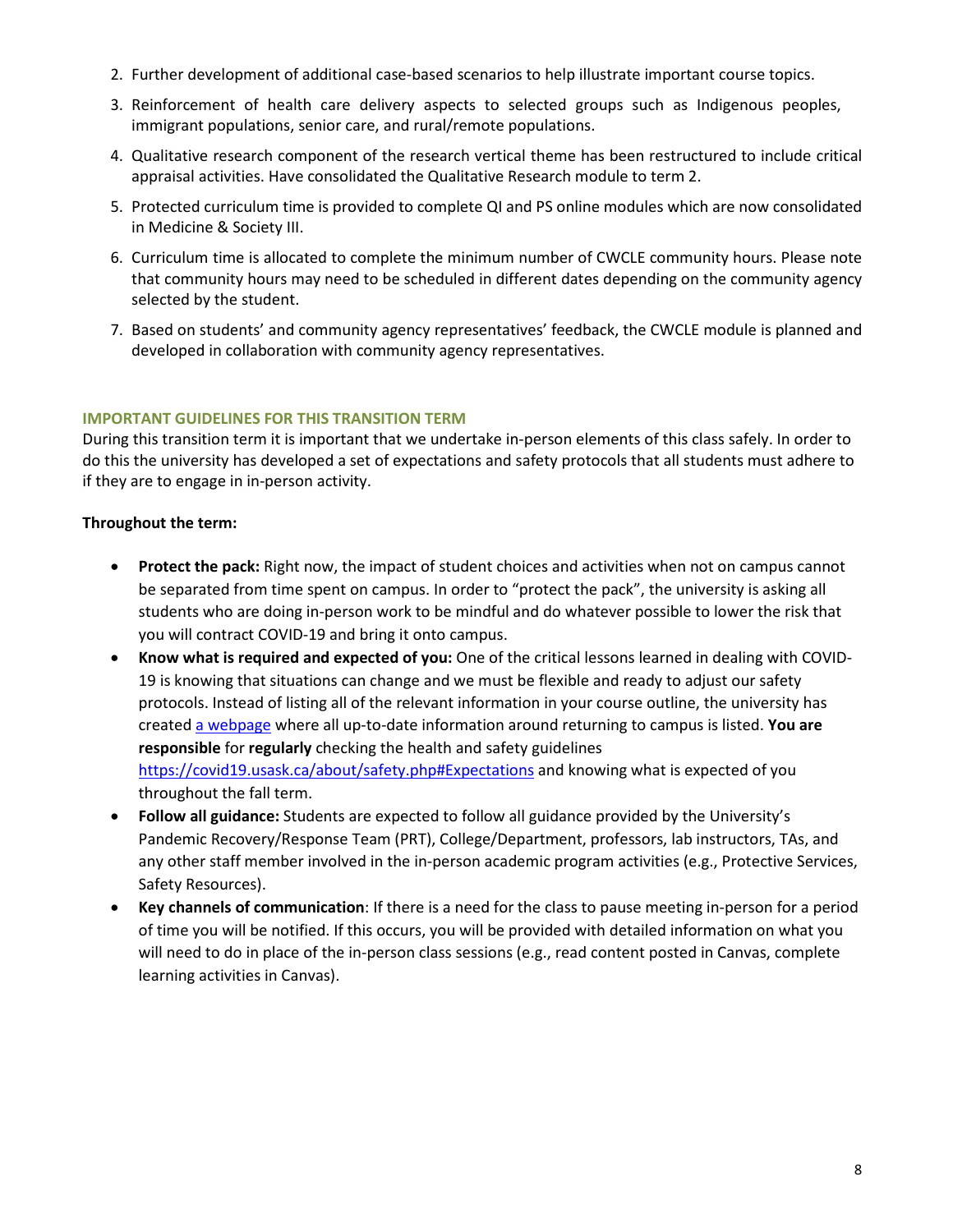#### **COURSE MODULES**

## **Community & Workplace Centered Learning Experience (CWCLE) Module**

#### **MODULE CONTACTS**

Module Director: Dr. Juan-Nicolas Pena-Sanchez - [juan.nicolas.ps@usask.ca](mailto:juan.nicolas.ps@usask.ca) - (306) 966-5727

Module Coordinator: Aiyer Harini [– harini.aiyer@usask.ca](mailto:harini.aiyer@usask.ca) 

Administrative Coordinator (Saskatoon): Jacob Alhassan – [jacob.alhassan@mail.usask.ca](mailto:jacob.alhassan@mail.usask.ca) – (306) 229-3618

Administrative Coordinator (Regina): Kathryn Cooper [– kathryn.cooper@saskhealthauthority.ca](mailto:kathryn.cooper@saskhealthauthority.ca) – (306) 766-0556

#### **MODULE DESCRIPTION**

The CWCLE module is one of the Medicine and Society experiential learning modules. This module aims to integrate and extend attitudes, skills, and knowledge about the social determinants of health (SDOH) and learn how to better practice medicine by accessing community resources.

Students will participate in a 10-hour experiential learning module (including the Module orientation, Community Plunge, and 6 hours with a placement in a community agency or workplace) spanning both fall (Term 1) and winter (Term 2).

#### **MODULE OBJECTIVES**

By the completion of this module, students will be able to:

- 1. Explain how the community agency or workplace selected addresses the SDOH of its clients, employees and/or volunteers.
- 2. Identify how socio-political context affects the work of community agencies in addressing SDOH.
- 3. Explain the roles physicians can play in working with community agencies and workplaces to enhance health and well-being.
- 4. Promote relationships with community agencies or workplaces selected to collaborate with and advocate for initiatives addressing SDOH.

#### **MODULE REQUIREMENTS**

#### **Term 1**:

Students are expected to:

- A. Participate in the four-hour module orientation and community event "Community Plunge" (in Regina or Saskatoon). Refer to One45 for details.
- B. Select a placement and formulate one learning objective to be achieved during the community placement (assessment #1).
- C. Propose a module assignment to reflect learning from your placement and module (assessment #2).
- D. Complete a minimum of 3 hours with the selected agency of the 6 required hours (assessment #3).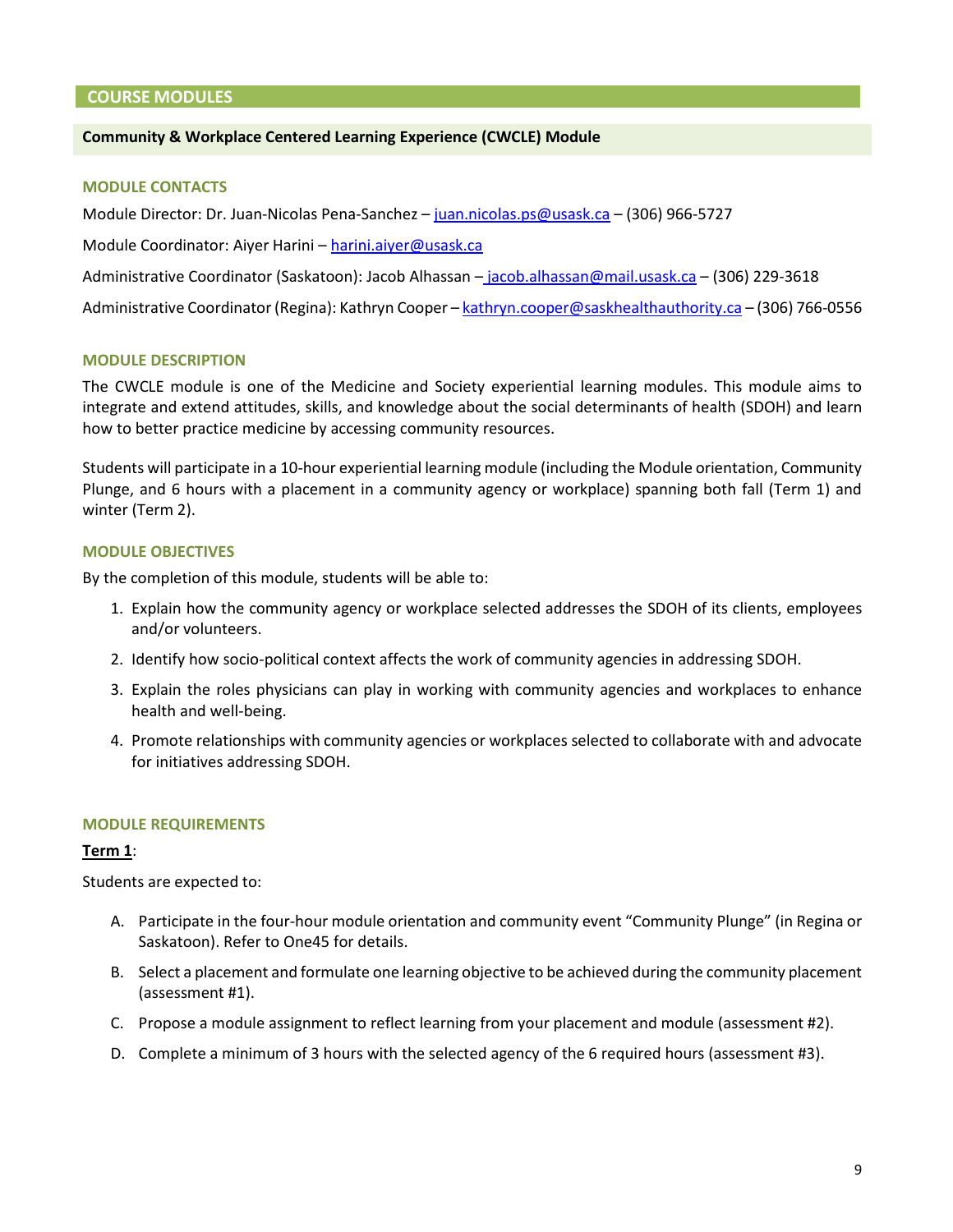*[Term 2: students are expected to (F) complete their community hours with the selected agency, 6 in total including the hours completed in Term 1, (G) have an on-site informal conversation with a client or clients of your agency (make arrangements with your agency facilitator for accomplishing this component of the module or, if an informal meeting with a client cannot be arranged due to confidentiality issues, plan another activity with your agency facilitator (in this case, you should notify the Module Director in advance), and (H) reflect on what you learn from your placement and module.]* 

## **MODULE ASSESSMENT**

Successful completion of the module depends on attendance, completion of all the module requirements for Term I. Regarding the items C, D, and E, students must submit the following assignments:

Assessment 1: Select a placement and formulate your own learning objective.

Value: This is a module requirement (completion).

Description: All students should have selected an agency and submitted your own learning objective (one) to be achieved at the selected placement. Please take into consideration the timeframe when formulating your objective. Also remember that your objective should be specific, measurable, attainable, relevant, and time-based. Refer to Canvas for details. *For due date(s) see Assessment Table above.* 

*Assessment 2:* Define how you are going to reflect learning from your placement and module.

Value: 5% of the final course grade

Description: Students will define an individual deliverable to reflect learning and achievement of the defined placement objective. For example, you could decide to prepare a short video, slide presentation, letter of advocacy, community program, research project, painting, etc. Please take into consideration the needs of your agency. You must discuss and agree with your agency facilitator about the proposed assignment. Refer to Canvas for details.

> The proposed assignment in Term 1 will be completed and submitted in Term 2. Also, a copy of your assignment will be shared with your agency facilitator.

*For due date(s) see Assessment Table above.*

Assessment 3: Submit completed and signed attendance form.

Value: This is a module requirement (completion).

Description: Students must submit through Canvas the completed and signed CWCLE Attendance form before the deadline. The attendance form will be attached to the introductory package and posted to One45 and Canvas. Please note that students may complete further hours during this term and holidays break depending on the agency availability and students class schedule.

> Please note that curriculum time is allocated for the community hours. The community hours could be scheduled on different timeframes depending on the agency that each student selects. Students must communicate with their community agency facilitators after receiving a confirmation of the selected placement in assessment #1.

*For due date(s) see Assessment Table above.*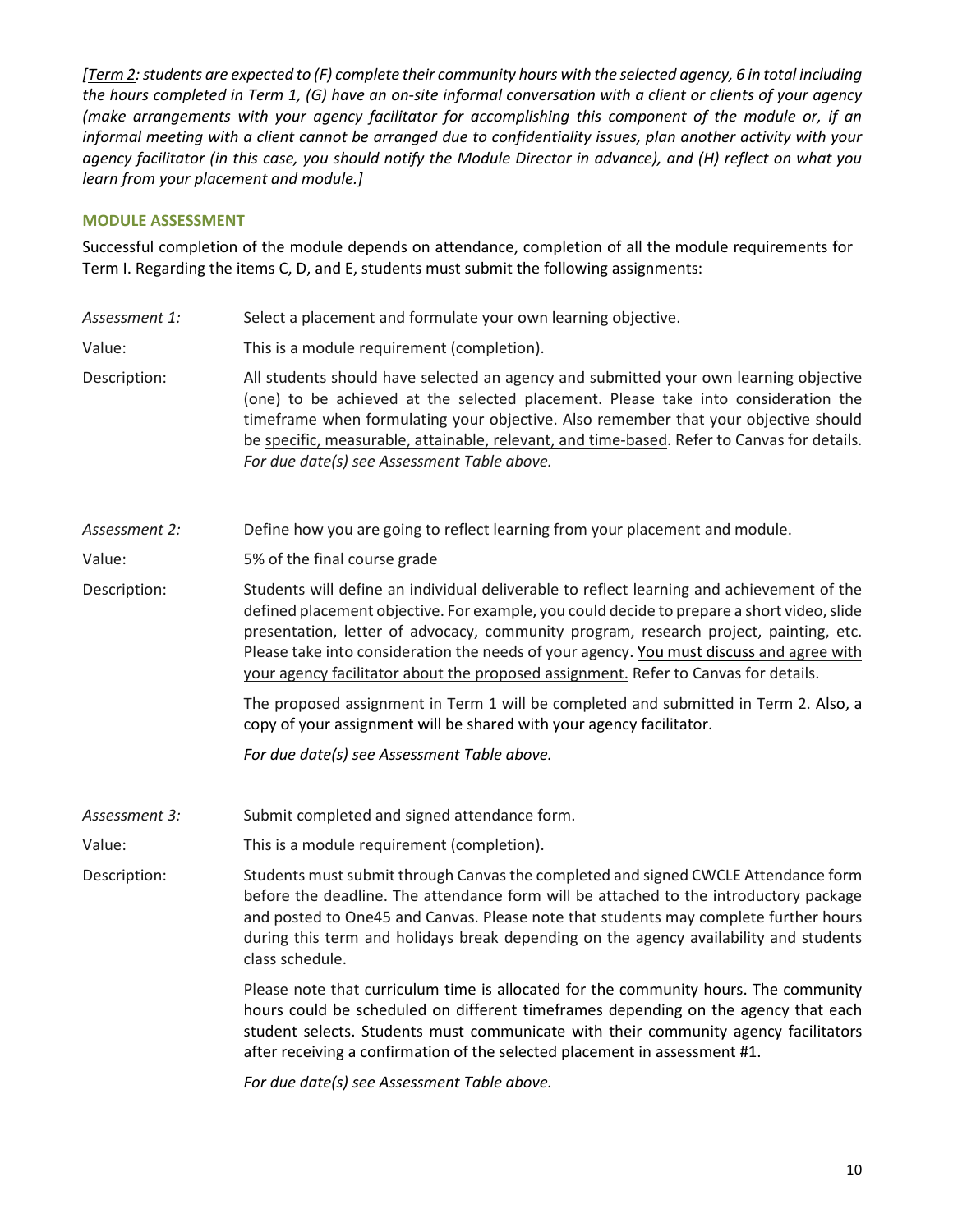## **Arts and Humanities**

#### **MODULE CONTACTS**

Module Director: Dr. Deirdre Andres - [d.andres@usask.ca](mailto:d.andres@usask.ca)

Administrative Assistant (Saskatoon): Kim Basque[- kimberly.basque@usask.ca](mailto:kimberly.basque@usask.ca) - (306) 966-6151

Pre-clerkship Administrative Coordinator (Regina): Cassandra Eskra – [cassandra.eskra@saskhealthauthority.ca](mailto:cassandra.eskra@saskhealthauthority.ca) – (306) 766-3773

#### **MODULE DESCRIPTION**

Several streams will be offered. Possible streams may include those indicated below. All streams may not be available at both sites. Changes may occur.

#### **Figure Drawing**

Students will draw from life the nude human figure. NO PREVIOUS EXPERIENCE is necessary.

#### **Photography**

Using the equipment students have available (from their phones on up) students will learn the basics of photography including point of view and composition.

#### **History of Medicine**

Topics of relevance to medicine and society will be explored. Some pre reading will be required.

#### **Literature in Medicine**

Through assigned readings students will explore the meaning of illness.

#### **Writing your Medical Experience**

Students will explore the implications of medical education and patient care through their own written work.

**Philosophy** 

Students will discuss various topics relating to the philosophy of medicine.

**Drama** 

Students will explore the use of dramatic techniques to enhance listening and communication, and possibly to explore narratives of illness and health.

**Singing**

Students will explore the use of dramatic techniques to enhance listening and communication.

#### **MODULE OBJECTIVES**

By the completion of this module, students will be able to:

- 1. Reflect on and interpret subjective experiences and thoughts whilst creating art, experiencing the artwork of others or examining historical or philosophical concepts.
- 2. Develop critical thinking skills through observation, reflection, and group discussion.
- 3. Build collaborative skills through mutual discourse with a community of learners.
- 4. Describe alternative perspectives of illness and healing.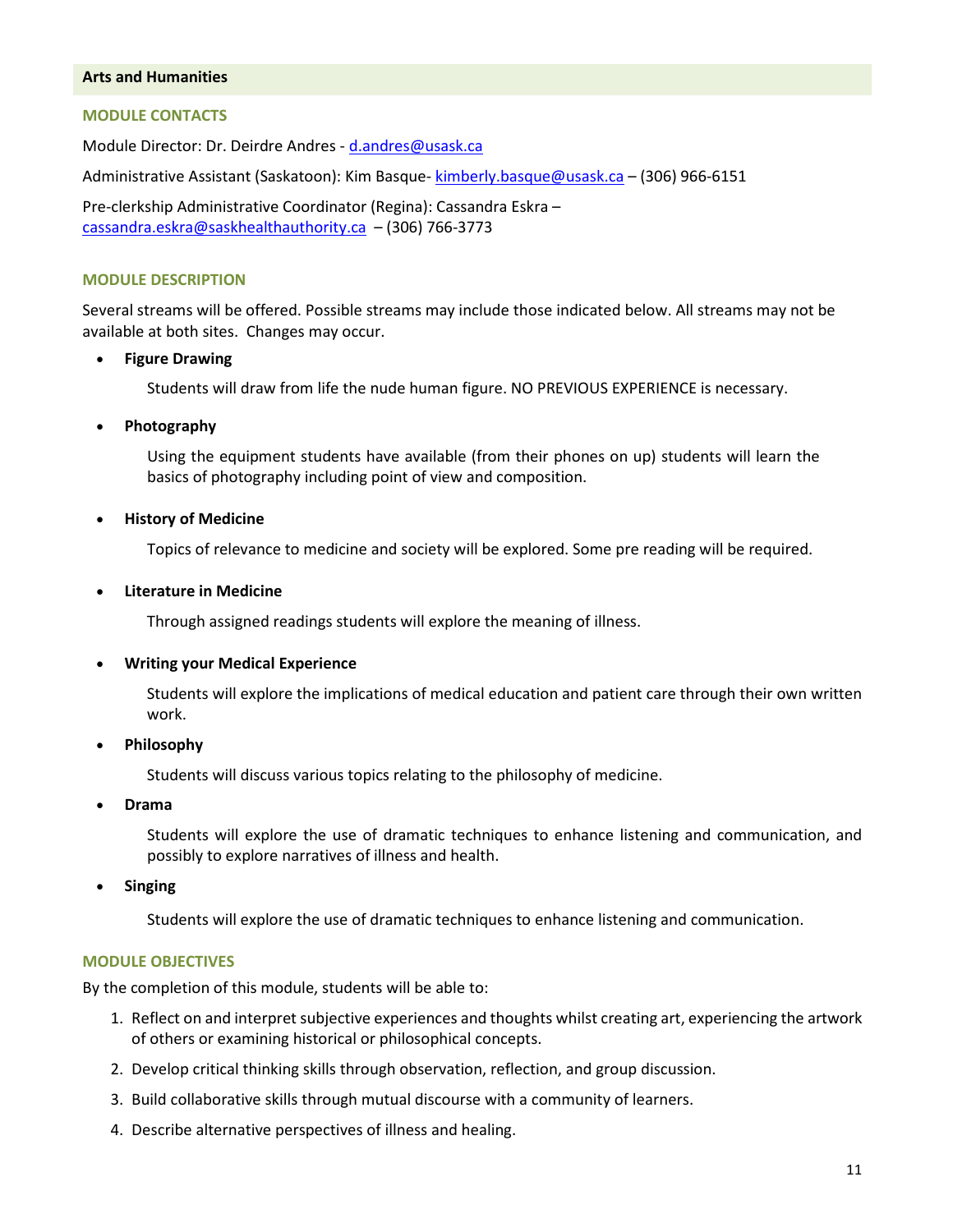#### **MODULE ASSESSMENT**

In order to successfully complete the Arts and Humanities module, students will need to:

- 1. Actively participate in scheduled group discussions.
- 2. Pass the guided reflection assignment. Value: 5% of the course final grade.

Description: Students will prepare a short essay/project/paper regarding their arts and humanities experience to be submitted one week after each group's final session of the term.

Opportunities will be available for students to interact with other medical arts and humanities communities through submission of their work, but this will **NOT** be mandatory.

In preparation for the Clerkship years, Medicine and Society III introduces additional opportunities for student learning around quality assurance and patient safety in the healthcare setting. Towards this goal, we are accessing the Institute for Healthcare Improvement (IHI) courses on these aspects for students. These modules are online and must be completed as part of this course. Students are provided with release time during the term for completion of these modules. Required modules include quality improvement modules which will support the quality assurance/improvement curriculum, as well as patient safety modules which will contribute towards preparation for clerkship.

- QI I02: How to Improve with the Model for Improvement
- QI 103: Testing and Measuring Changes with PDSA Cycles
- QI 104: Interpreting Data: Run Charts, Control Charts and Other Measurement Tools
- PS 101: Introduction to Patient Safety
- PS 102: From Error to Harm
- PS 103: Human Factors and Safety

Please note that **QI 102, QI 103, QI 104, PS 101, PS 102, and PS 103** should be completed in Medicine and Society III. *For due date(s) see Assessment Table above.* **Certificates of completion must be uploaded via Canvas.** 

*INSTRUCTIONS FOR STUDENTS* 

<http://www.ihi.org/education/IHIOpenSchool/Courses/Pages/OpenSchoolCertificates.aspx>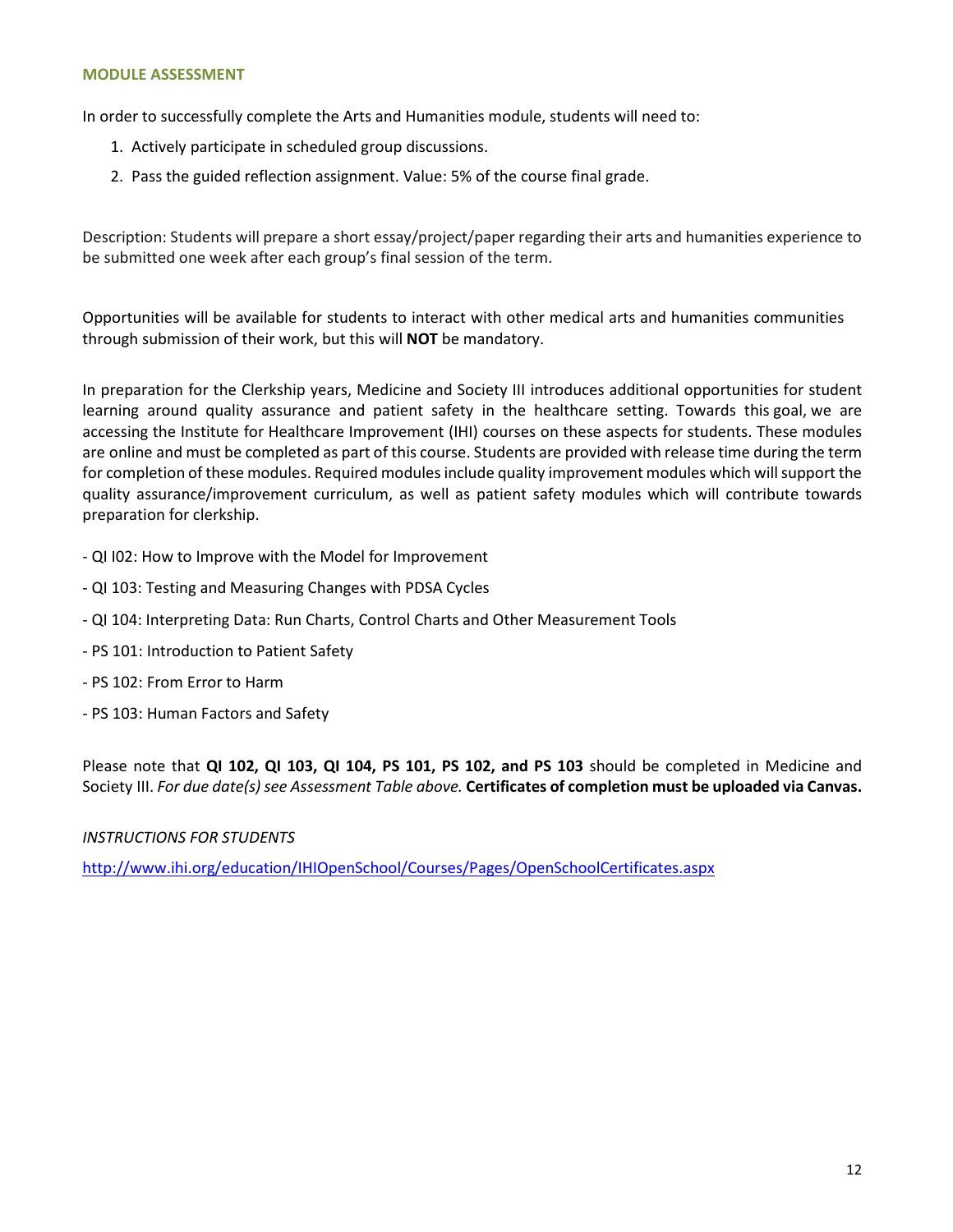## **Medicine-Law Interprofessional Experience:** Understanding and Resolving Medico-Legal Disputes

This Interprofessional experience consists of approximately 2 hours of interaction with law student colleagues in a role-playing scenario that works at resolving a simulated medical malpractice case. Medical students will roleplay the physician or patient involved in a medical malpractice case, and law students will role-play the lawyer(s) representing the physician or patient. This experience will introduce medical students to the process of Alternative Dispute Resolution (ADR) as a method of resolving conflicts, including medical malpractice situations.

This activity will be small group-based. Most students will participate in the fall term. The remainder will participate in the winter term. Communications around organization of the small group schedules will be shared at the beginning of term. Release time for this activity will be in the fall term for all students. Questions or concerns can be directed to the Senior Administrative Coordinator, Tamara Hominuke – [tamara.hominuke@usask.ca.](mailto:tamara.hominuke@usask.ca)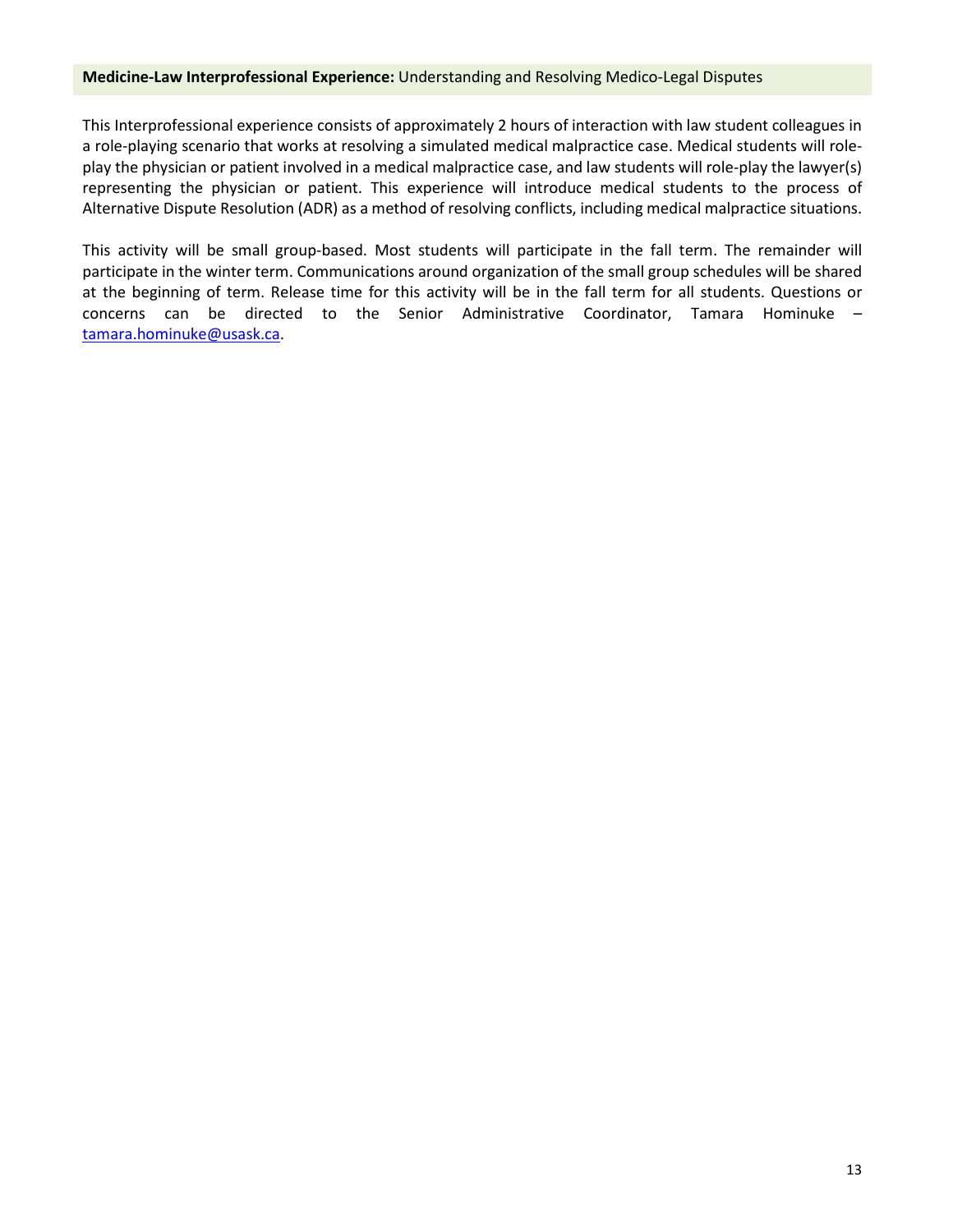#### **IMPORTANT AND RELEVANT STUDENT INFORMATION**

The following information is extremely important for your success in medical school. Please refer to the UGME [Policies](http://medicine.usask.ca/students/undergraduate/policies.php) page and the [Student Information Guide](http://medicine.usask.ca/students/undergraduate/curriculum-schedules-objectives.php#Aboriginalhealthinthecurriculum) for the following policies:

**UGME CONTACT INFORMATION EMAIL COMMUNICATIONS ETHICS AND PROFESSIONALISM PROGRAM EVALUATION GUIDELINES FOR PROVIDING FEEDBACK\ EMERGENCY PROCEDURES MD PROGRAM ATTENDANCE POLICY ASSESSMENT POLICY PROMOTION STANDARDS CONFLICT OF INTEREST NON-INVOLVEMENT OF HEALTH CARE PROVIDERS IN STUDENT ASSESSMENT APPEALS PROCEDURES STUDENT DISCRIMINATION, HARRASSMENT, AND MISTREATMENT PROCEDURE ACCOMMODATION OF STUDENTS WITH DISABILITIES OFFICE OF STUDENT AFFAIRS TECHNICAL STANDARDS – ESSENTIAL SKILLS AND ABILITIES REQUIRED FOR THE STUDY OF MEDICINE**

<https://medicine.usask.ca/policies/com-technical-standards.php#relatedForms>

**Where a specific College of Medicine policy or procedure does not exist, the College refers to the U of S Academic Courses Policy at<http://policies.usask.ca/policies/academic-affairs/academic-courses.php>**

## **UNDERGRADUATE MEDICAL EDUCATION ASSIGNMENT SUBMISSION POLICY**

 $\overline{a}$ 

Any assignment submitted after 23:59 SK time on the specified date is deemed late (unless otherwise specified).

All due dates or timelines for assignment submission are published in the student course syllabus<sup>1</sup>.

A late assignment may still be submitted up to three consecutive calendar days (72 hours) from the original deadline for that assessment. The assignment must be submitted to the appropriate year Administrative Coordinator in Saskatoon, or the Pre-Clerkship Coordinator in Regina for years 1-2. Years 3-4 must submit to the Rotation Coordinator. The student, if submitting a late assignment that is deemed to be at or above the pass mark for that assignment will receive the pass mark for the assignment. If it is assessed as below the pass mark, the student will receive the actual grade assigned for the assignment.

Any late assignments not submitted by 23:59 on the third day will receive a mark of 0%. After this period, all mandatory assignments must still be submitted, or the student will be deemed to be missing a course component,

 $1$  Canvas routinely updates their systems on certain Wednesday evenings. In the event that Canvas is down for scheduled maintenance or due to technical difficulties, assignments are to be submitted by 0900 the following morning.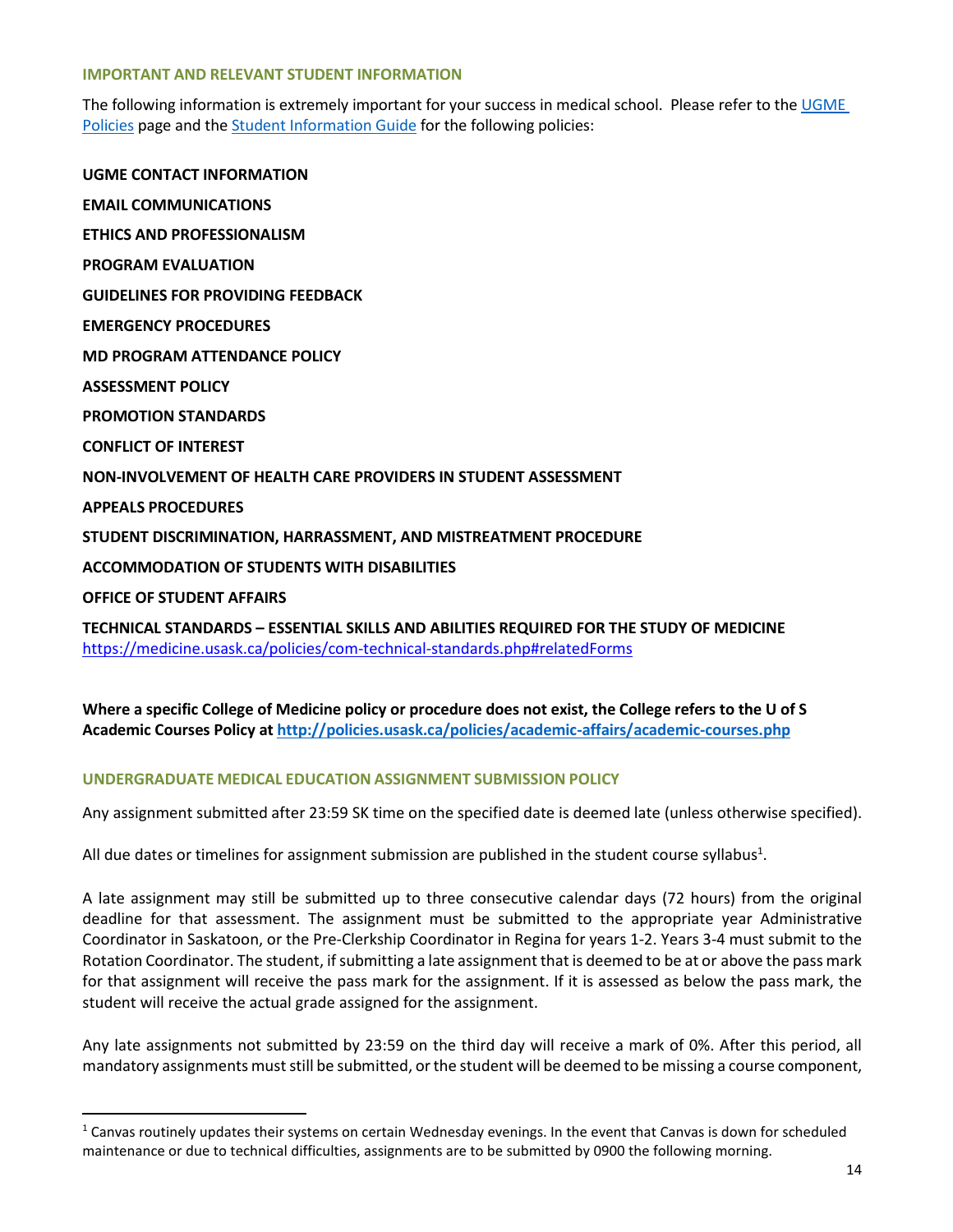which will result in an incomplete course. Subsequent academic consequences will be determined at the promotions committee meetings.

In addition to the consequences specified herein, students submitting mandatory assignments late should anticipate a meeting to discuss professionalism, which may result in associated documentation.

**All requests for a deferral of an assignment due date must be received a minimum of 72 hours prior to the deadline.** All such requests must be sent to the Course Director or Rotation Coordinator and copied to the relevant Administrative Coordinator. The course director, in consultation with the year chair and appropriate course/module/rotation director will make a final decision and notify the student of the outcome. Exceptional, unforeseen circumstances will be considered on an individual basis as above.

## **CITATION FORMAT**

Unless otherwise specified by the course or module director, the expected citation format is that of the International Committee of Medical Journal Editors (ICMJE). Examples of this citation format are available at [www.nlm.nih.gov/bsd/uniform\\_requirements.html](http://www.nlm.nih.gov/bsd/uniform_requirements.html)

# **RECORDING OF THE LECTURES**

Most lectures will be recorded and posted to the course Canvas site under Course Materials. However, each lecturer reserves the right to choose whether or not their lectures will be recorded. Lecture recordings are not intended to be a replacement for attending the session but rather to enhance understanding of the concepts.

Please remember that course recordings belong to your instructor, the University, and/or others (like a guest lecturer) depending on the circumstance of each session, and are protected by copyright. Do not download, copy, or share recordings without the explicit permission of the instructor.

For questions about recording and use of sessions in which you have participated, including any concerns related to your privacy, please contact the UGME administrative coordinator for this course. More information on class recordings can be found in the Academic Courses Polic[y https://policies.usask.ca/policies/academic](https://policies.usask.ca/policies/academic-affairs/academic-courses.php#5ClassRecordings)[affairs/academic-courses.php#5ClassRecordings.](https://policies.usask.ca/policies/academic-affairs/academic-courses.php#5ClassRecordings)

## **REQUIRED VIDEO USE:**

At times in this course you may be required to have your video on during video conferencing sessions, in order to support observation of skills, to support group learning activities, or for exam invigilation. It will be necessary for you to use of a webcam built into or connected to your computer.

For questions about use of video in your sessions, including those related to your privacy, contact your instructor.

## **COPYRIGHT**

Course materials are provided to you based on your registration in a class, and anything created by your professors and instructors is their intellectual property and cannot be shared without written permission. If materials are designated as open education resources (with a creative commons license) you can share and/or use in alignment with the [CC license.](https://openpress.usask.ca/authoring/chapter/creative-commons-licenses/) This includes exams, PowerPoint/PDF slides and other course notes. Additionally, other copyright-protected materials created by textbook publishers and authors may be provided to you based on license terms and educational exceptions in the Canadian Copyright Act (se[e http://laws](http://laws-lois.justice.gc.ca/eng/acts/C-42/index.html)[lois.justice.gc.ca/eng/acts/C-42/index.html\).](http://laws-lois.justice.gc.ca/eng/acts/C-42/index.html)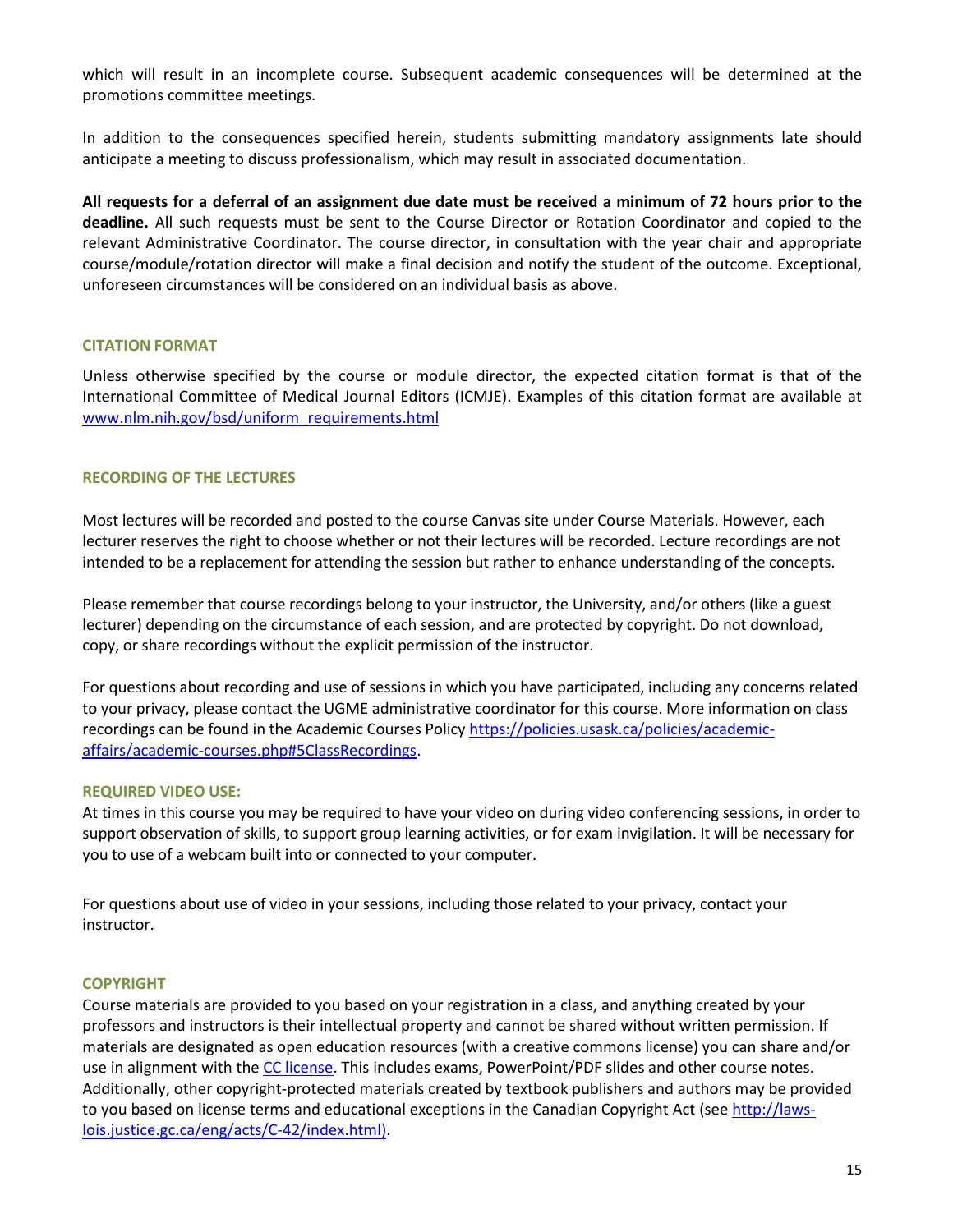# **Before you copy or distribute others' copyright-protected materials, please ensure that your use of the materials is covered under the University's Fair Dealing Copyright Guidelines available**

**a[t https://library.usask.ca/copyright/general-information/fair-dealing-guidelines.php](https://library.usask.ca/copyright/general-information/fair-dealing-guidelines.php)**. For example, posting others' copyright-protected materials on the open web is not covered under the University's Fair Dealing Copyright Guidelines, and doing so requires permission from the copyright holder.

For more information about copyright, please visit [https://library.usask.ca/copyright/index.phpw](https://library.usask.ca/copyright/index.php)here there is information for students available at [https://library.usask.ca/copyright/students/rights.php,](https://library.usask.ca/copyright/students/rights.php) or contact the University's Copyright Coordinator a[t mailto:copyright.coordinator@usask.ca](mailto:copyright.coordinator@usask.ca) or 306-966-8817.

## **INTEGRITY DEFINED (FROM THE OFFICE OF THE UNIVERSITY SECRETARY)**

Although learning in a remote context is different, the rules and principles governing academic integrity remain the same. If you ever have questions about what may or may not be permitted, ask your instructor. Students have found it especially important to clarify rules related to exams administered remotely and to follow these carefully and completely.

The University of Saskatchewan is committed to the highest standards of academic integrity [\(https://academic](https://academic-integrity.usask.ca/)[integrity.usask.ca/\)](https://academic-integrity.usask.ca/). Academic misconduct is a serious matter and can result in grade penalties, suspension, and expulsion.

# **Prepare for Integrity**

Students are expected to act with academic integrity.

- Students are encouraged to complete the Academic Integrity Tutorial to understand the fundamental values of academic integrity and how to be a responsible scholar and member of the USask community (tutorial link: [https://libguides.usask.ca/AcademicIntegrityTutorial\)](https://libguides.usask.ca/AcademicIntegrityTutorial).
- Students can access campus resources that support development of study skills, time and stress management, and ethical writing practices important for maintaining academic integrity and avoiding academic misconduct.

## **Responses to Misconduct**

Students are expected to be familiar with the academic misconduct regulations [\(https://governance.usask.ca/student-conduct-appeals/academic-misconduct.php#About\)](https://governance.usask.ca/student-conduct-appeals/academic-misconduct.php#About).

- Definitions appear in Section II of the academic misconduct regulations.
- The academic misconduct regulations apply regardless of type of assessment or presence of supervision during assessment completion.
- Students are advised to ask for clarification as to the specific expectations and rules for assessments in all of their courses.
- Students are urged to avoid any behaviour that could result in suspicions of cheating, plagiarism, misrepresentation of facts. Students should note that posting copyrighted course materials (e.g., notes, questions, assignments or exams) to third party websites or services or other forum or media without permission is an academic or non-academic misconduct offense.

Non-academic offenses are dealt with under the [Standard of Student Conduct in NonAcademic Matters and](https://governance.usask.ca/student-conduct-appeals/non-academic-misconduct.php)  [Regulations and Procedures for Resolution of Complaints and Appeals.](https://governance.usask.ca/student-conduct-appeals/non-academic-misconduct.php)

# **EXAMINATIONS WITH ACCESS AND EQUITY SERVICES (AES)**

Students who have disabilities (learning, medical, physical, or mental health) are strongly encouraged to register with Access and Equity Services (AES) if they have not already done so. Students who suspect they may have disabilities should contact the Student Affairs Coordinator at the Office of Student Affairs (OSA) for advice and referrals. In order to access AES programs and supports, students must follow AES policy and procedures. For more information[, www.students.usask.ca/aes](http://www.students.usask.ca/aes) or contact AES at (306) 966-7273 o[r aes@usask.ca.](mailto:aes@usask.ca)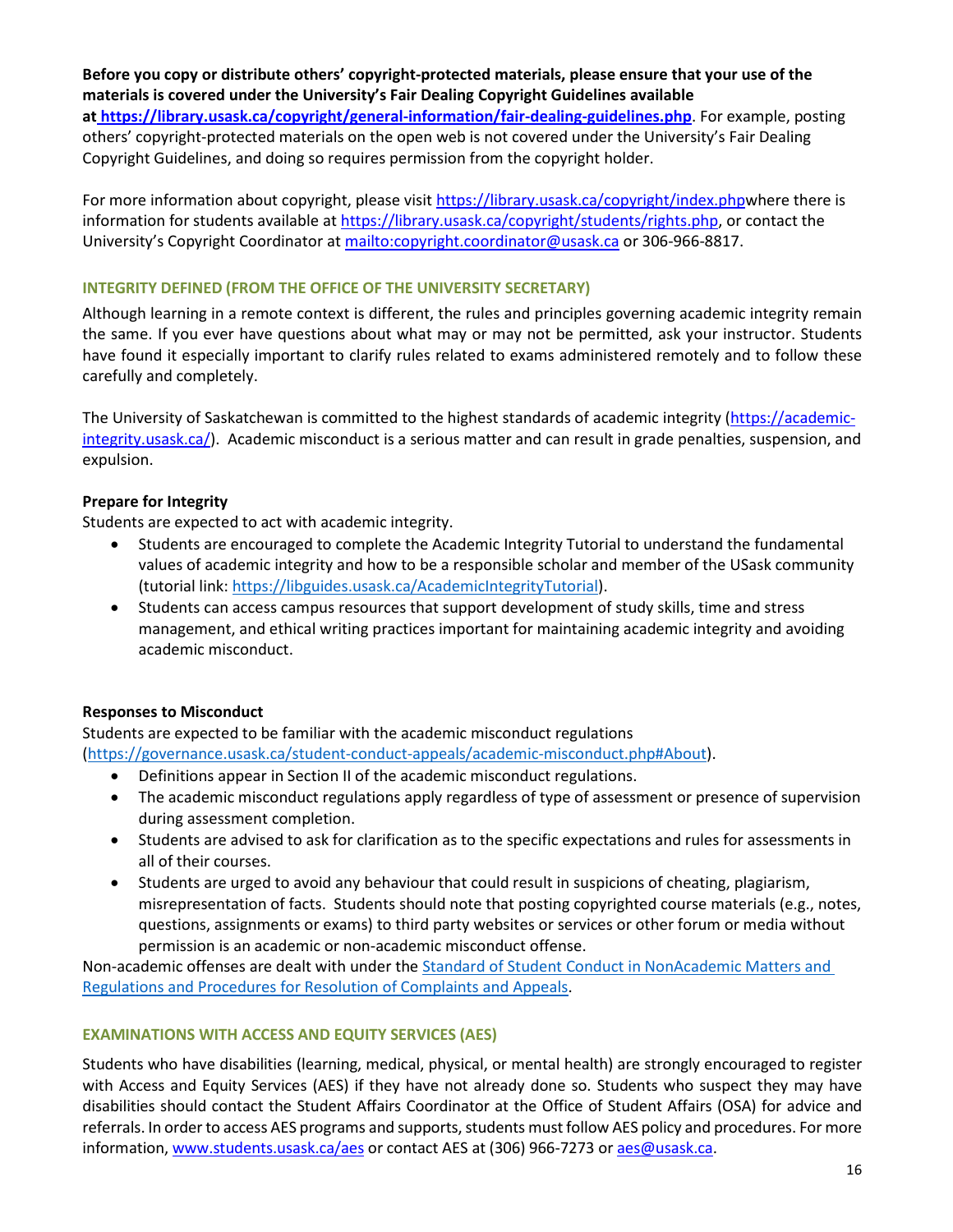Students registered with AES may request alternative arrangements for mid-term and final examinations.

Students must arrange such accommodations through the Office of Student Affairs (OSA) by the stated deadlines. Instructors shall provide the examinations for students who are being accommodated by the deadlines established by AES.

## **STUDENT SUPPORTS**

## **COLLEGE OF MEDICINE, OFFICE OF STUDENT AFFAIRS**

Student Affairs offers confidential support and advocacy at arm's length from the academic offices.

For more information please contact:

COM Student Affairs Coordinator (Saskatoon), Edith Conacher a[t edith.conacher@usask.ca](mailto:edith.conacher@usask.ca) or (306) 966 - 4751

COM and the School of Rehabilitation Science Coordinator (Saskatoon), Bev Digout a[t bev.digout@usask.ca o](mailto:bev.digout@usask.ca)r (306) 966-8224

Administrative Assistant, Kacia Whilby (Saskatoon) at [kacia.whilby@usask.ca](mailto:kacia.whilby@usask.ca) or (306) 966-7331

COM Student Affairs Coordinator (Regina), Lisa Persaud at [lisa.persaud@saskhealthauthority,ca](mailto:lisa.persaud@saskhealthauthority,ca) or (306) 766- 0620

Student Affairs Director, Dr. Nicole Fahlman (Regina) at [nicole.fahlman@usask.ca](mailto:nicole.fahlman@usask.ca) or (306) 209-0142

Student Affairs Director, Dr. Tiann O'Carroll (Regina) at [tiann.ocaroll@usask.ca](mailto:tiann.ocaroll@usask.ca) or (306) 529-0777

OSA Associate Michelle [Grove at michelle.grove@saskhealthauthority.ca or \(306\)](mailto:Grove%20at%20michelle.grove@saskhealthauthority.ca%20or%20(306)) 766-0553

# **ACADEMIC HELP FOR STUDENTS**

The University Library offers a range of learning and academic support to assist USask undergrad and graduate students. For information on specific services, please see the Learning page on the Library web site [https://library.usask.ca/support/learning.php.](https://library.usask.ca/support/learning.php)

Remote learning support informatio[n https://students.usask.ca/remote-learning/index.php](https://students.usask.ca/remote-learning/index.php) Class and study tips<https://students.usask.ca/remote-learning/class-and-study-tips.php> Remote learning tutorial [https://libguides.usask.ca/remote\\_learning](https://libguides.usask.ca/remote_learning) Study skills materials for online learning https://libguides.usask.ca/studyskills A guide on netiquette, principles to guide respectful online learning interactions <https://teaching.usask.ca/remote-teaching/netiquette.php>

# **TEACHING, LEARNING AND STUDENT EXPERIENCE**

Teaching, Learning and Student Experience (TLSE) provides developmental and support services and programs to students and the university community. For more information, see the students' web site [http://students.usask.ca.](http://students.usask.ca/)

# **FINANCIAL SUPPORT**

Any student who faces challenges securing their food or housing and believes this may affect their performance in the course is urged to contact Student Central [\(https://students.usask.ca/student-central.php\)](https://students.usask.ca/student-central.php).

# **ABORIGINAL STUDENTS' CENTRE**

The Aboriginal Students' Centre (ASC) is dedicated to supporting Aboriginal student academic and personal